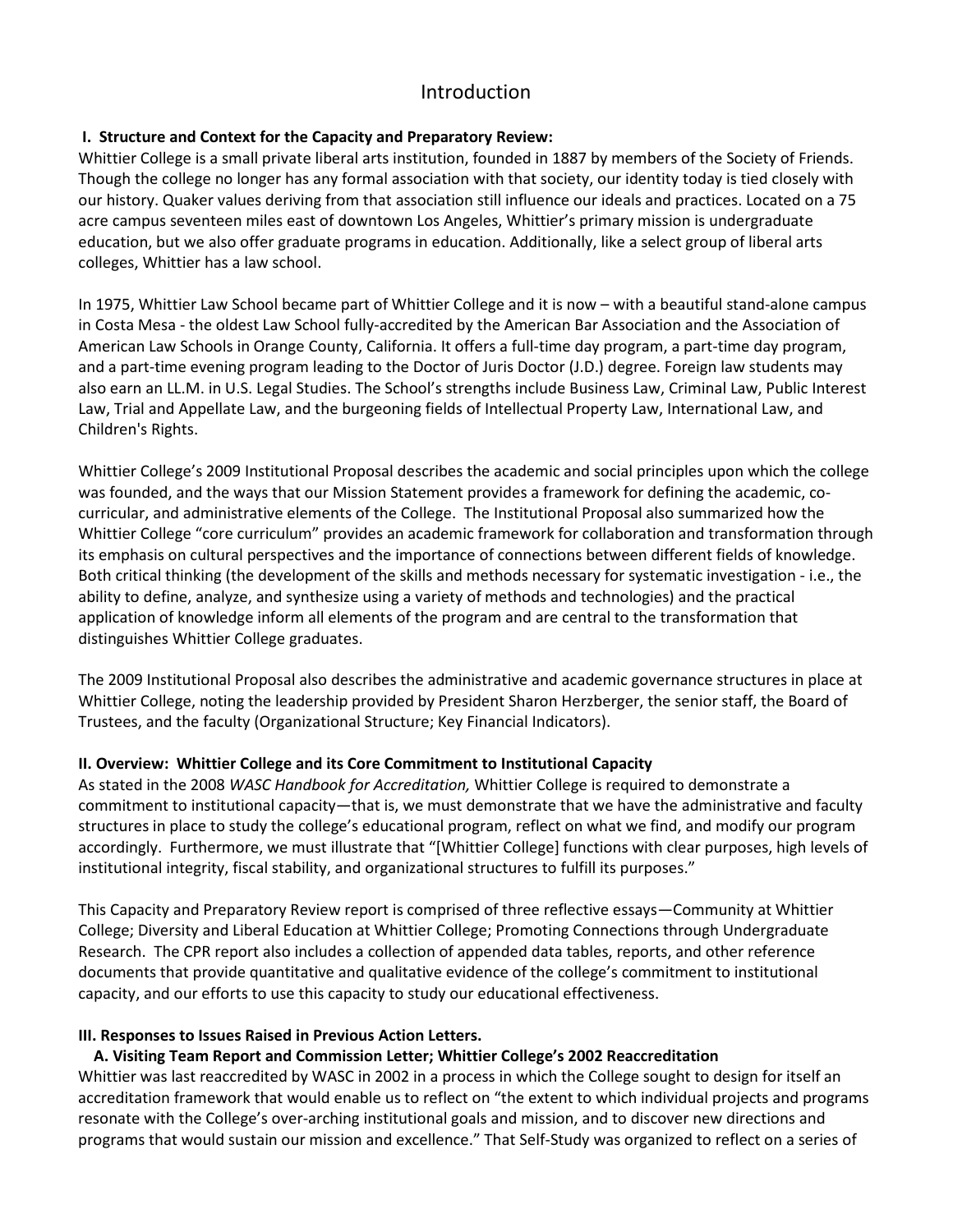issues, including: the core curriculum and the Whittier Scholars Program; department and program assessment; personnel issues; diversity issues; retention; the capital campaign; the library; support for disabled students; and campus renovations.

The Commission applauded the College's ability to launch a successful capital campaign, stabilize enrollment and increase retention, and renovate substantial parts of the campus, even as there was then considerable turnover in the senior administration. With recognition of our progress, the Commission's Action Letter contained four important recommendations, to which we responded.

1. That the newly revised Liberal Education Program build into its implementation a mechanism for assessing the mechanism of the core in meeting student learning and strategic goals.

- We began our assessment of the Liberal Education Program by examining the gateway writing course required of all first year students. Our data showed that Hispanic students were not as successful as peers from other ethnic backgrounds in this course, and other data indicated that these students often learned best studying in more informal groups under the guidance of a mentor. As a result of this information, we took two steps that have dramatically improved our results: first, we established a Living and Learning Community program where students who were in the same writing class also share living space in the same residence hall. Second, we created a "linked" course structure wherein students in the writing classes also take a subject class together, so that groups of about fifteen students are linked through participation in both classes and in living arrangements. In addition, the freshman writing instructor also serves as the student mentor until they declare a major.
- The role of the Assessment Committee on campus has grown considerably, and the language of assessment has become ingrained in campus culture. The administration gave concrete support to assessment by naming an Associate Dean whose responsibilities explicitly include assessment (half-time), as well as the First-Year Program*.* She, together with the Assessment Committee, developed a comprehensive plan for assessment. The Faculty Assessment Committee began with a program to assess each year one of the 4C's that comprise the Liberal Education Program.

As of June 2011, the Assessment Committee has completed an examination of *Community and Culture*.

2. That the College integrate learning outcomes into programmatic reviews and that programmatic reviews be separated from the preparation for an accreditation visit. The Commission asked that Whittier go beyond collecting student satisfaction measures in seeking to assess the effectiveness of its academic programs.

(A) All academic departments have developed mission, goals, learning outcomes and curricular maps. Each department has been asked to complete an assessment of one of their learning outcomes annually. Departments have submitted a long term plan (five years) for assessing all of their learning outcomes. The annual assessment is designed to contribute to the five year department review. The Inventory of Effective Educational Indicators shows the progress of our assessment efforts for both academic affairs and for the co-curriculum.

(B) The Assessment Committee and the Associate Dean have crafted a completely revised program for analyzing the effectiveness of the academic programs through a comprehensive self study. The measures for analysis go well beyond "student satisfaction" data to include the following:

• Providing for a comprehensive departmental-level assessment, the College has developed a process that is assessment-rich and provides a mechanism for "closing the loop." Departments now have two options: either a traditional review or a theme-based review. Consistent with Commission recommendations, all departments are now on a five year cycle for department review. Moreover, there is a mechanism for college-wide review of departmental reviews that involves reports to both the College's Assessment Committee and the Faculty's Educational Policy Committee. This provides a mechanism to review the department conclusions as well as assess interdepartmental trends. The conclusions of the committee are used in any considerations of curricular policy across disciplines, and are folded into the budgetary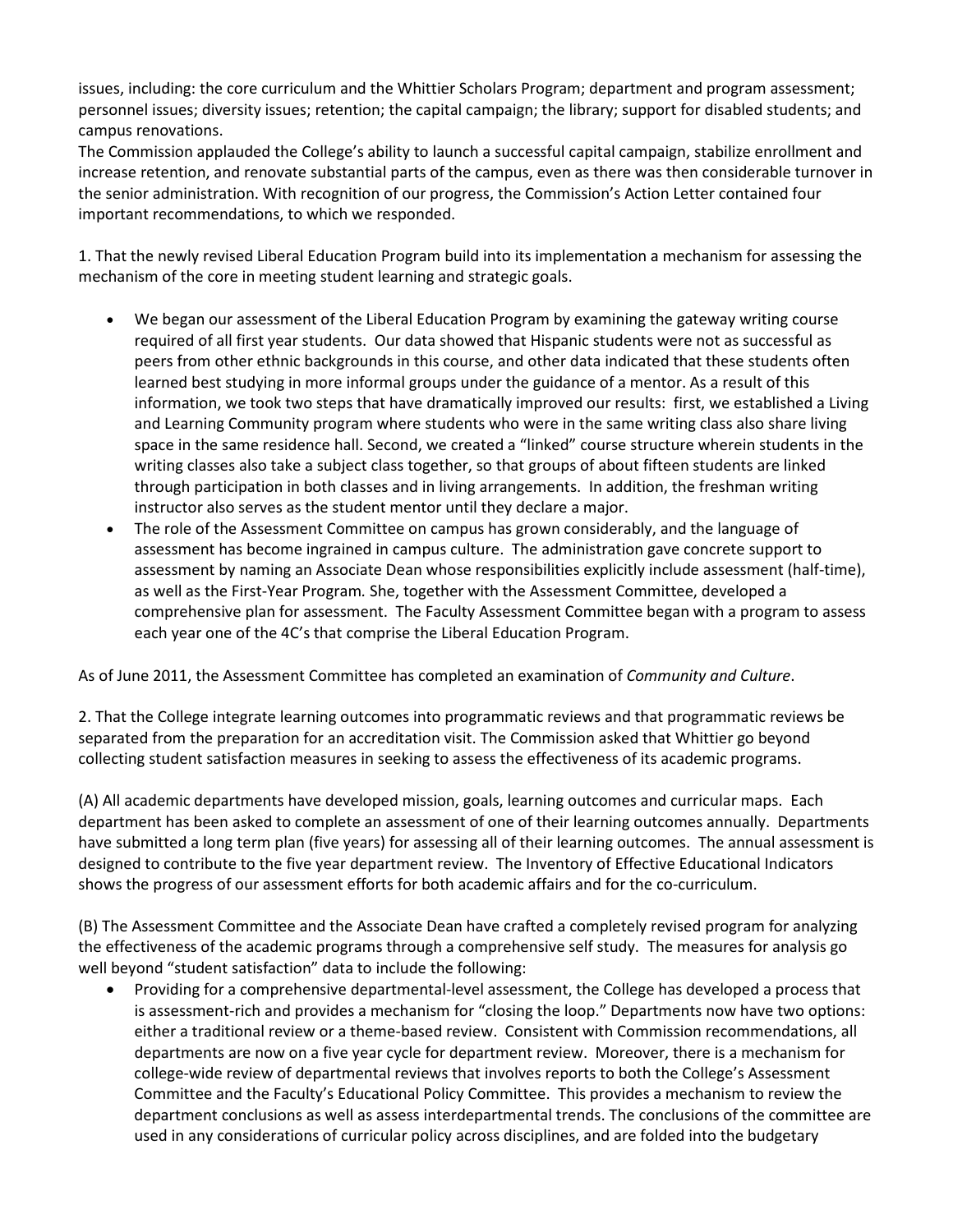process for cases such as position requests. Recommendations are then sent to the Dean of the Faculty for review.

- Over the past five years we have brought departments through the assessment process of developing a mission and goals, then learning outcomes, then a plan to assess the learning outcomes; then a process of analyzing the data, reflecting on the results in the context of curriculum and students' learning; finally, using the results for change.
- In an attempt to integrate the department review process into our assessment model as well as into the College culture, we completely revised the criteria for review as well as the process. The ultimate goal is for departments to assess their learning outcomes over a 4 year cycle culminating, in a department review in the 5<sup>th</sup> year. Currently all of our departments will be assessed at least once in the new cycle by the fall of 2012. We will assess the "academic programs" in 2013 (Environmental Sciences, Gender and Women's Studies, Global and Cross Cultural Studies). Two of our programs were recently reviewed with our departments: Social Work (2009) and the Whittier Scholars Program (2011).
- An interactive course web site was developed to both showcase and house assessment work, allowing departments to view each other's progress and provide a mechanism for the Assessment Committee to work on department-level assessment with faculty from each department through the web site itself. Members of the Assessment Committee provide input on the development of learning outcomes and methodology for assessing outcomes, and they help in analyzing and interpreting data directly through the web site. A rubric was developed, based on the WASC rubric on assessing learning outcomes. Each department's assessment project is "scored" based on the rubric.
- The annual assessments have already elicited curricular changes based on evidence of student learning. For example, the Economics Department found that students were not learning the objectives established in their introductory courses at the level they expected. This led the faculty to re-evaluate their introductory courses so that more time could be devoted to the objectives, allowing students to gain a better foundation of knowledge. They also did an analysis of student learning of specific content through a comparison of the different sections of the course and the pedagogical approaches used.
- The Department of Education and Child Development examined the learning outcomes established for their field methods course CHDV 220. A rubric was developed and student papers were evaluated by the faculty in the department, pointing to weaknesses in writing research papers. It was decided that more class time needed to be devoted to the writing and analysis components of this course, and less time on alternative assignments such as poster presentations, observations, and interviews.

(c) Whittier College was awarded a grant by the Teagle Foundation in 2008 that has helped us develop a systematic way to provide data for departments to use in their assessment plans. Through the use of a data reporting system, "ARGOS," departments will now have the ability to develop custom reports using multiple sources of internal and external data, including data held in our Banner System as well as national data such as NSSE, HEDS. The data management model will first be tested through the examination of two specific learning effectiveness issues: 1) improving underrepresented minority students' performance in gateway courses in math, science, and writing that are critical predictors of later student success; and 2) measuring the impact and effectiveness of community-based learning initiatives on student engagement and learning.

3. That the College establishes a budgeting process that would establish greater alignment between curricular demands and available resources, with priorities that recognized that not all good ideas could be funded.

Budgets reflect an institution's goals. Therefore, at Whittier we establish criteria and priorities that guide our budget deliberations. The Strategic Plan calls for us to develop a more distinctive and attractive program, improve our reputation, and thus attract a larger body of well-qualified applicants who will matriculate as strong and committed Whittier College students. We recognize that not everything included in the Strategic Plan can be accomplished or funded in a given year, and our current budget priorities have driven budget allocation decisions since 2005. Therefore, the Budget Group establishes annual budget priorities. While all budgets are reviewed and reallocations are sometimes made, the Group focuses primarily on allocating new resources. Because budget lines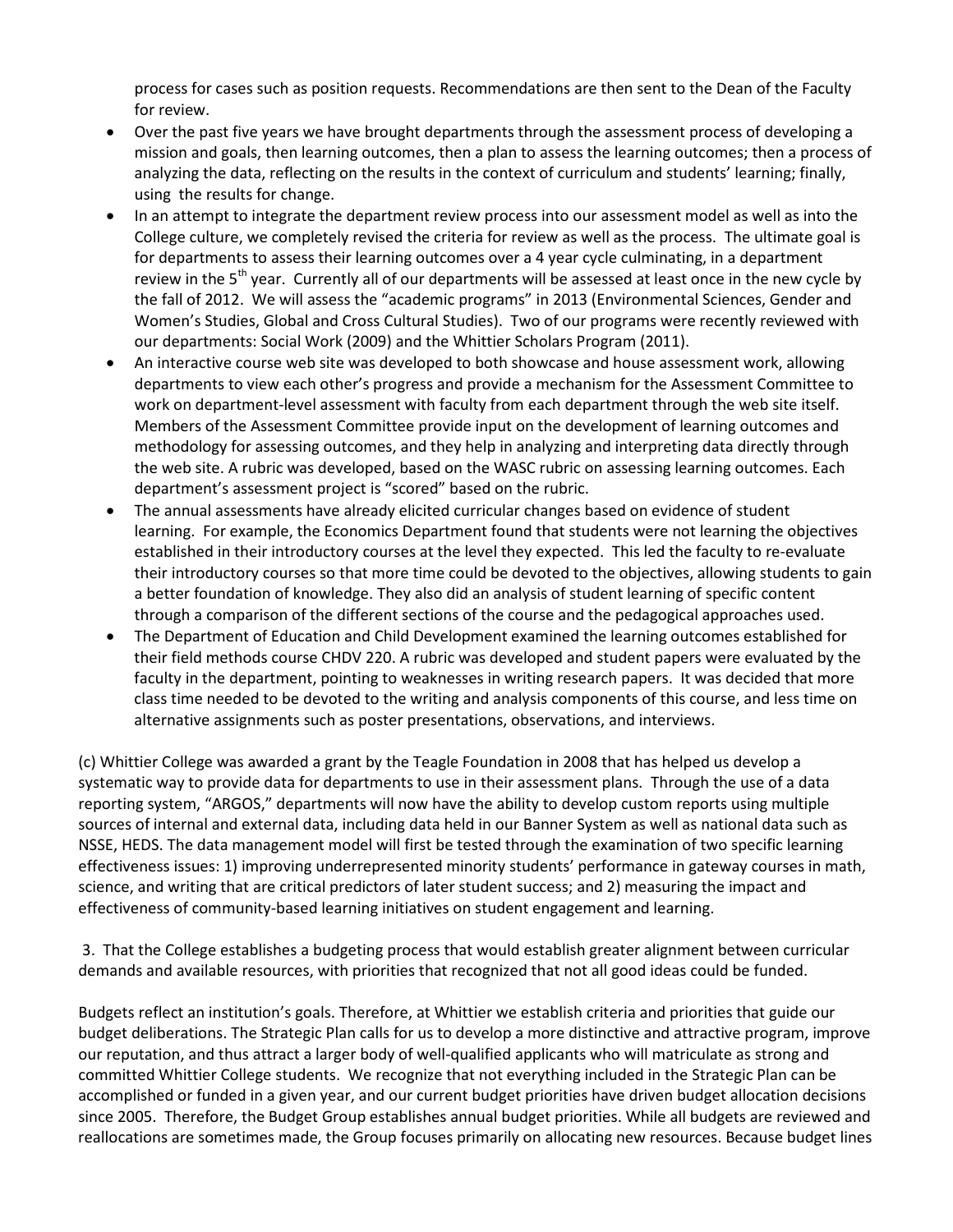have not been increased "across the board" in the last nine years, some revenue has been available to allocate through the planning process to strategic initiatives.

- *Financial stability and integrity.* Strengthening activities include supporting student recruitment and retention, enhancing reputation and visibility, securing grants, maintaining the endowment's spending rate at 5%, and realistic but opportunistic budgeting. The College has reduced our spending rate to 5%, and we have shifted substantial revenue to our First Year Program, with resulting increases in retention and graduation rates. In addition, we put \$250,000 into a complete revision and rebuilding of our website and \$115,000 into the creation of new admission materials, with good results, including an 18% increase in applications.
- *Enriching the Academic Experiences.* We preserve the integrity of, and promote progress in, our core educational mission by implementing the results of program reviews and providing necessary academic support for departments, as well as library, media, and technology resources. Additionally, select areas of distinction are being created by developing strategic clusters. These academic clusters form the centerpiece of fundraising in our upcoming Capital Campaign. Critical to Whittier's academic experience is recruiting and retaining the very best among faculty and staff by offering competitive compensation packages. We are making progress in achieving faculty salary parity by continuing to implement the multi-pronged approach endorsed by the Board of Trustees at its November 2003 meeting. Beginning with the 2005-2006 academic year, salary increases were in the 5-6% range, with a total increase of 22.5% between the 2004-2005 and 2008-2009 academic years. Though we have made progress relative to our comparison group in some areas from year-to-year, our comparison schools have been progressing as well. Perhaps the best way to think about this is that, as compared to the past, we have not fallen significantly behind in the salary market, are offering competitive entry level salaries, and have eliminated salary compression and equity concerns. Even during the recent economic "Great Recession," Whittier College was able to provide modest salary increases, and for the 2011-12 year, the salary pool was 5%. A recent survey conducting by HEDS - the Higher Education Data Sharing Consortium - showed that nearly two-thirds of 92 participating colleges were not able to provide salary increases during 2009-10, while Whittier gave 1.5%. An important point is that there is significant variation in the number of comparison schools that actually provide us with data. For example, in the 2008-2009 data, one of the missing schools is towards the low end in compensation for full professors. The absence of these data had the impact of increasing the average salaries and hence the parity gap at that rank.
- *Improving student recruitment.* Recruitment efforts and messages have been updated. We are leveraging our designation as a Hispanic Serving Institution in the nation, California, and Los Angeles/Orange County areas. The role of the College's coaches in recruitment has expanded, and strategic decisions about facilities improvements have been made. Financial aid funds are used to maintain academic profile while maximizing net revenue and supporting retention. In fact, net revenue from tuition has increased from about \$16M in 2002-03 to about \$30M in 2011-12.
- *Improving student retention.* The aspects of Whittier College that make us distinctive as a national liberal arts college (e.g., location, practical liberal arts, interdisciplinary focus, diversity of our student body) have been promoted through investment in the first-year experience and additional attention to the engagement and success of sophomores. After dropping to a low of 72.3% for the Fall 2005 entering class, first-year retention rose to 80.6% for the Fall 2007 class, as the new first-year programs took effect. Retention of the fall 2008 entering class saw a slightly lower rate at 79.3%, but the Fall 2009 class near record of 82.1%, while very preliminary data show that the rate for the 2010 entering class is near 84%.
- *Preserving and enhancing the physical plant and support services.* We have, and will continue to address campus environment issues with an emphasis on providing safe, well-maintained, program-appropriate, and aesthetically pleasing campus facilities. During 2002 to 2004, improvement projects included a library expansion and renovation that doubled building capacity and created The Rose Hills Foundation Center for Library and Information Resources. In April 2004, the College issued \$60 million of variable-rate demand revenue and refunding bonds. From that bond issuance, approximately \$17 million refunded bonds issued in 1993, \$24 million was used for the acquisition of land and buildings previously leased by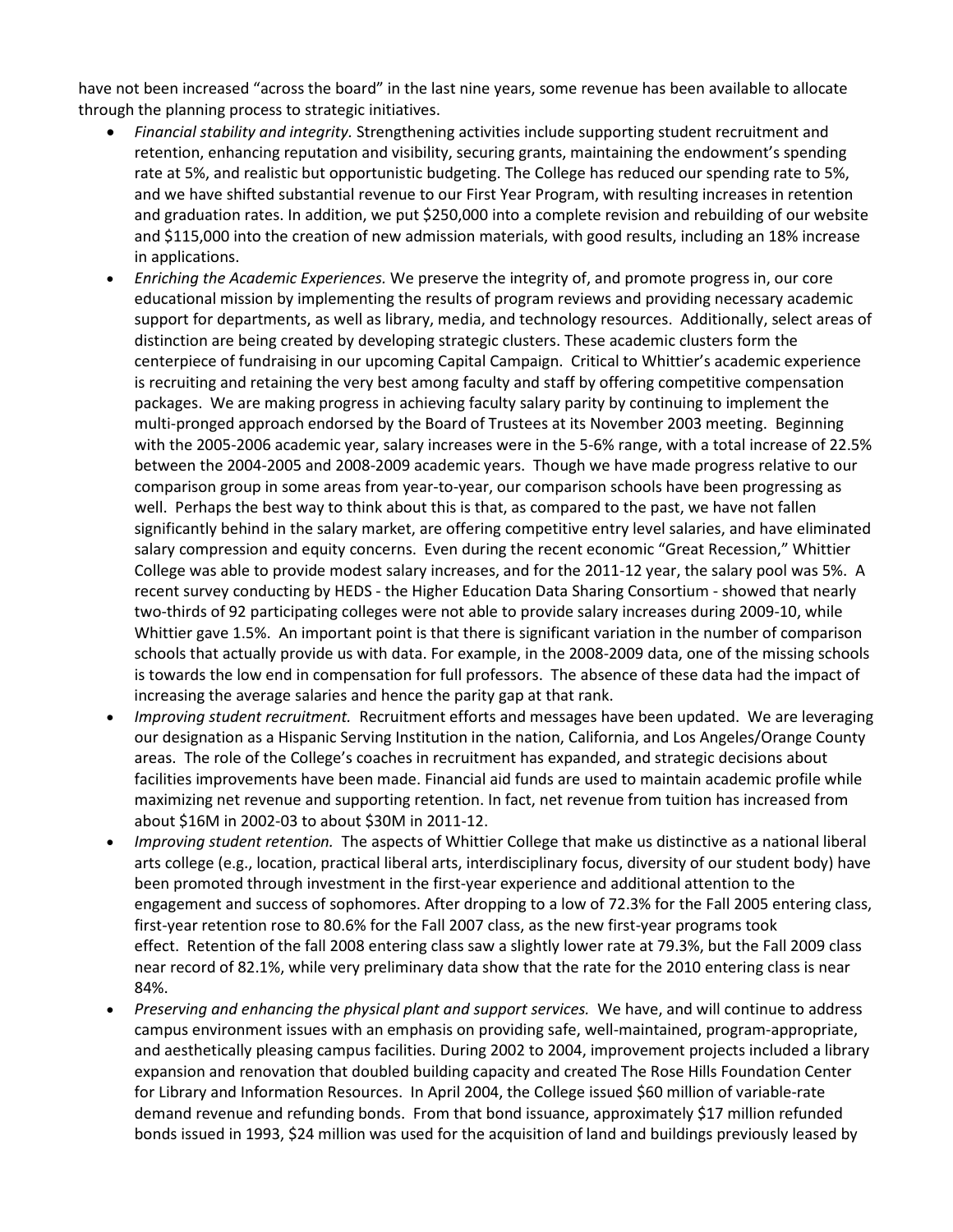the College for use of the Law School campus, and \$16 million was used for Whittier campus projects. These projects included the renovation of Stauffer and Johnson residence halls including interior upgrades and improvements to the electrical, mechanical and plumbing systems; expansion and renovation of the Campus Center, including the addition of A.J. Villalobos Hall, a complete renovation of the dining facility, and addition of a north wing to create a student lounge and new space for student services; renovation to Hoover Hall, one of oldest and highest-use academic buildings including the replacement of the HVAC mechanical system, electrical and plumbing system improvements, and refurbishing of the interior. All projects included ADA improvements as required by building codes.

4. That the Board of Trustees approve the Faculty Handbook, which includes the Academic Freedom Statement, and notify the Commission by September 1, 2002 that this had been adopted. As reflected in the minutes of the Plenary Session of the Board of Trustees meeting on November 1, 2002, the Board "adopted in principle the American Association of University Professors' 1940 Statement of Principles on Academic Freedom and Tenure." The Statement was then and is now posted on the College's web site under: (1) [Academic Requirements, Policies and](http://www.whittier.edu/Academics/AcademicRequirementsPoliciesAndProcedures/default.aspx) Procedures and (2) [Faculty Resources](http://www.whittier.edu/FacultyAndStaff/FacultyResources/default.aspx) (Via email from Martha Balshem in September 2003, WASC indicated that the College had made a "fully satisfactory response" and that we were "current" with WASC).

#### **IV. Whittier College's 2009 Institutional Proposal.**

Our commitment to reflection and review continued following the approval of our December 2009 Institutional Proposal. A December 14, 2009 letter from Teri Cannon, Executive Associate Director of WASC, summarized two recommendations for the college's consideration: (1) That the College clarify the outcomes and the work product for the two stages of the review, explaining what we wished to accomplish at the capacity stage and at the final effectiveness stage of the review, and (2) That the College formulate a plan that more explicitly included Whittier Law School in the reviews, either through connections to the themes or through some other method. The panel thought it important to remind the College that WASC expectations about student learning outcomes and assessment of these outcomes extended to all programs, including at the Law School.

The WASC Steering Committee took these recommendations seriously and addressed each in turn in a letter to Teri Cannon on February 9, 2010.

1. For the CPR: We noted that our CPR will attempt to ensure that decision-making is based on evidence and that our processes for gathering evidence have buy- in from our entire community. Our plan was to examine our current data and our plan is, when necessary, to put in place mechanisms for evaluation and assessment to collect the type of evidence we need to make carefully planned decisions. Some questions include: (a) do we have the capacity in place to accomplish this? (b) are we prepared to undertake our EER? (c) do we have the systems in place to not only meet our goals but to continually gain insight and knowledge so we can grow as an institution? We submitted a work flow plan that elucidated our specific goals for each of our themes, and the ties each of these themes had with specific WASC Standards.

2. For the EER: We noted that our overall (Institutional) goals include: (1) To enhance the development and use of indicators of institutional performance and educational effectiveness; (2) To enhance Whittier's use of indicators of institutional performance and educational effectiveness for our institutional planning and decision making.; (3) To engage the faculty on issues of assessing and improving teaching and learning and to help Whittier align support systems for the faculty more effectively; (4) To identify and assess barriers to student success and graduation; (5) To ensure that we live up to our commitment to diversity by identifying barriers to student success; and (6) We also elucidated the goals for each of the three themes.

3. Regarding the Law School's involvement in the Review: We noted that the Whittier Law School had begun a comprehensive strategic planning process that was dovetailing with the ABA's movement towards Outcome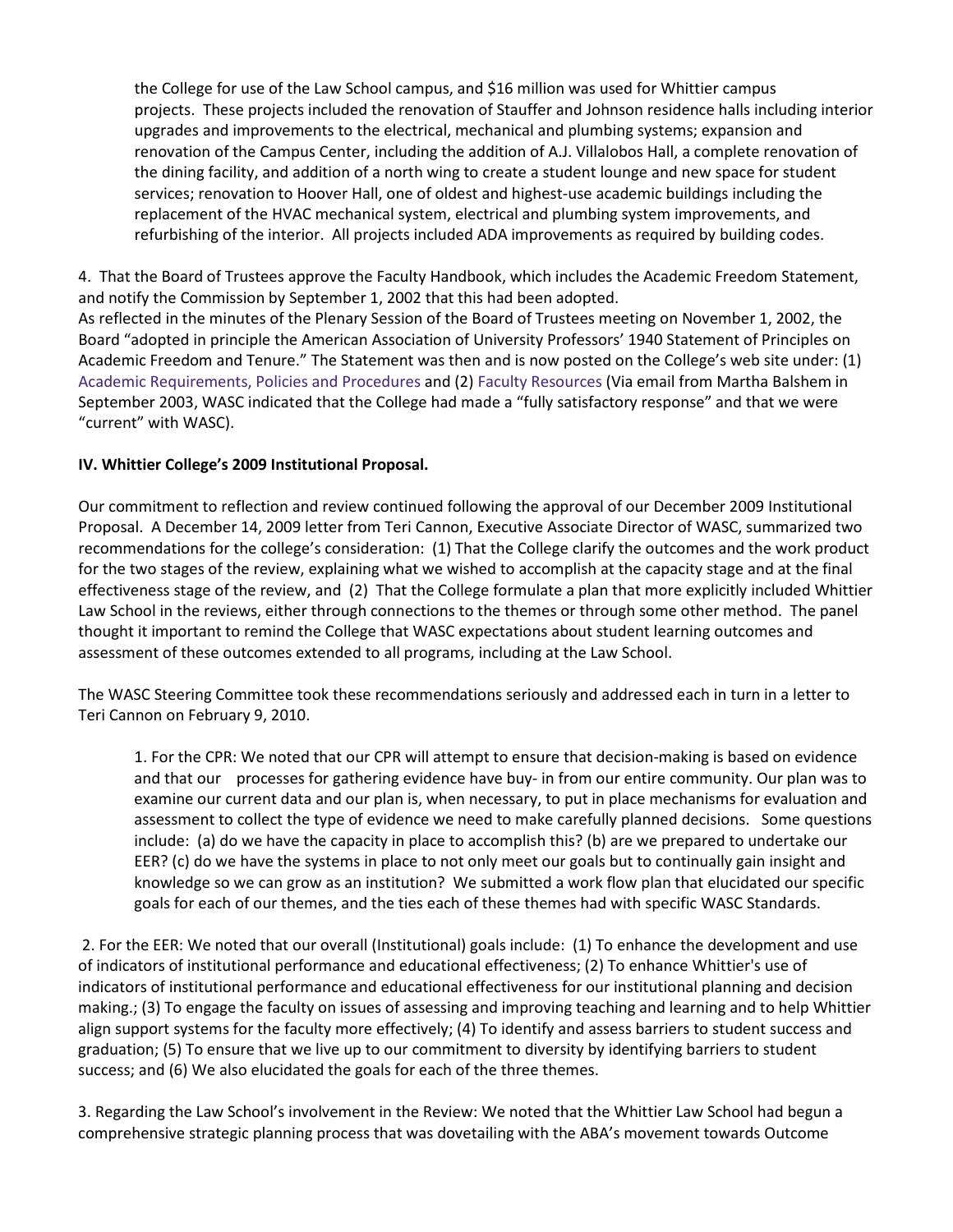Measures. While the ABA's measures are still at the draft stage, as of April 2011, the Whittier Law School Faculty adopted institutional student learning outcomes and will begin its assessment process in fall 2011. The Law School also adopted seven learning outcomes with the criterion to meet them (refer to Standards).

## **V. Approach to the CPR in Relation to the Institutional Proposal.**

The Capacity and Preparatory Review report continues the analysis of, and reflections on, the specific goals and research questions indentified in the Institutional Proposal for the themes of Whittier College's self-study: Essay 1 focuses on Community; Essay 2 focuses on Diversity; and Essay 3 focuses on Undergraduate Research and Scholarly Activity (URSCA). The research questions for each theme that are presented in the Institutional Proposal and in the Response to the WASC Letter are carefully addressed through research and analysis of relevant data, consultations with outside consultants, and examples of best practices at other institutions. These essays are a distillation of reports provided by our WASC Steering Committee's "Subcommittees on Themes." These theme committees, constituted by faculty with help from relevant college staff, have worked together for several years. Though they are Ad Hoc committees (i.e., not permanent faculty committees), they have often served concurrent terms on the Faculty Assessment Committee, providing a continuity of intellectual thought and admirable service. Each "Theme Sub-Committee" has been responsible for answering the research questions in the Institutional Proposal, assessing the validity of the related research hypotheses, and summarizing the extent to which Whittier College has in place the capacity to fulfill institutional goals related to these themes.

# **VI. Evidence of Campus-Wide Engagement in the Re-accreditation Process.**

Whittier began its discussions for our next WASC review during the 2006-7 academic year. The Academic Vice President and WASC ALO, Dr. Susan Gotsch, attended a WASC workshop. To begin early planning, the Academic Vice President and ALO sent out a proposal to department chairs in the spring of 2007. She noted the need for college-wide development of a proposal, and she explained that the process was heading in the direction of a streamlined, collaborative program review process.

The planning process developed into a college-wide discussion about the nature and shape of the proposal. Service on WASC Visiting Committees and the WASC workshops proved very useful. President Herzberger demonstrated her commitment to the accreditation process with service on two WASC Visiting Review Teams (October of 2007 and March of 2009), and Dr. Gotsch served on a Visiting Team in October of 2006. The college recognized the value of the WASC conferences. In fall of 2007, the college sent the chair of the College's faculty assessment committee, the Associate Dean for the First Year Experience and Assessment, the Dean of Students, the Director of the Library to the WASC conference; in 2008 the Dean of the Faculty attended a workshop; and in 2009, the President's Executive Assistant and the Associate Dean, together with two faculty, attended another conference and workshop.

Participation in the WASC workshops led to discussions with the senior staff during the winter and spring of 2008. Based on the recommendations of the Dean of the Faculty and the team that attended the WASC meeting, the Senior Staff decided in February of 2008 to chose a Thematic, rather than a Traditional, format for reaccreditation. Following the decision by the Senior Staff, an invitation was sent to all members of the community to participate in discussions regarding the development of the topics, themes or questions that could be asked and answered as part of the WASC reaccreditation process. The first step in the process was to identify the themes and develop a proposal that described what was to be studied, how it would be studied, and why it was important to the future of the College. Specifically, groups were asked to consider the following in suggesting themes:

- 1. Themes should be institutionally focused;
- 2. Themes should cross boundaries and be interdisciplinary in nature;
- 3. Topics should be focused on things the College is already working on; things the College needs to improve, wants information on for marketing or fundraising, or think that the questions would help the institution move forward. In essence, this would provide an opportunity to look at something that was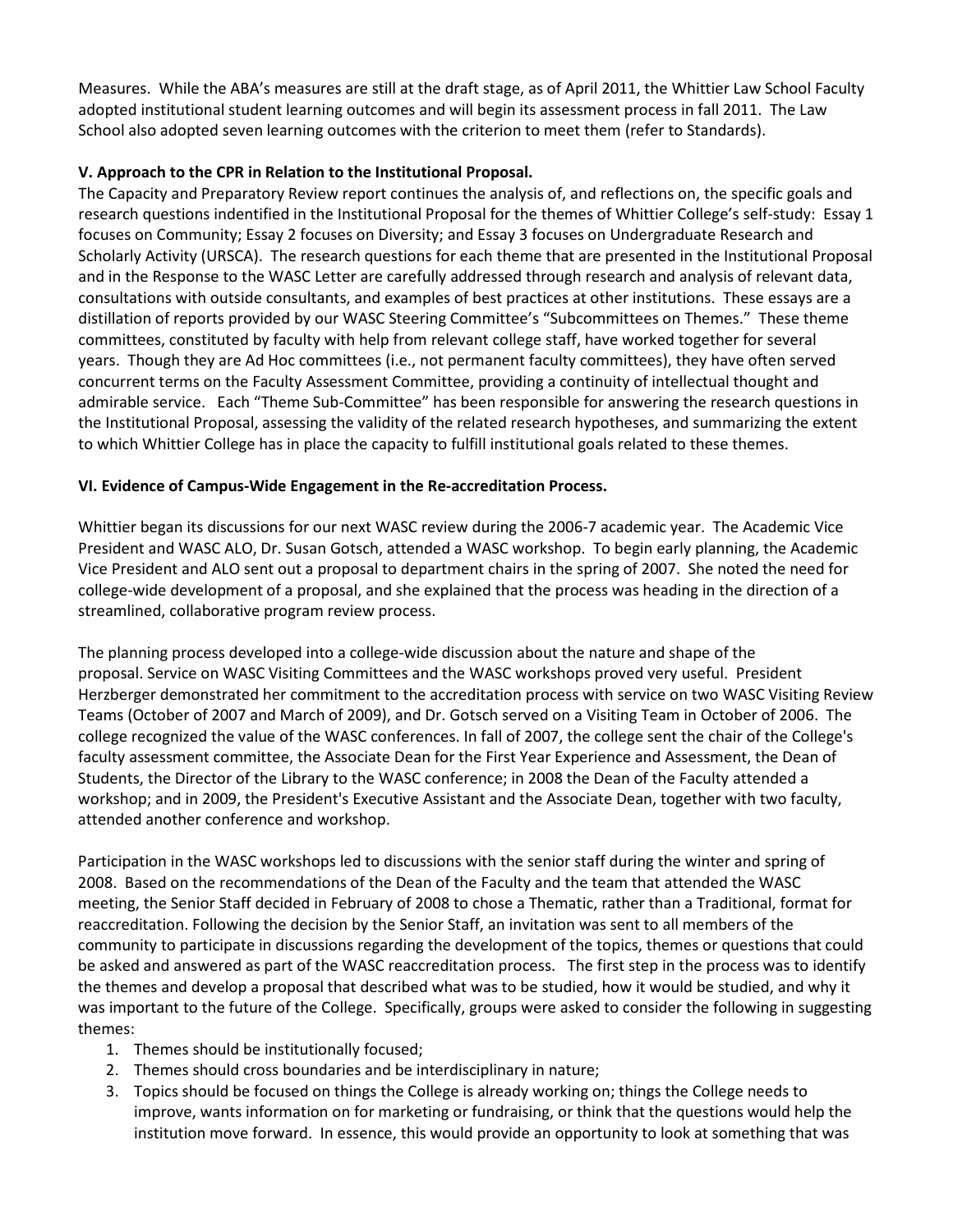already being done at the College and would have substantial benefit for the College to analyze systematically;

- 4. New areas for examination should not be discouraged as long as those areas would help the College clarify specific issues; and
- 5. The topics should be able to be assessed in ways that are doable and useable.

Senior staff members were asked to engage their respective constituent groups to ensure broad campus input. The faculty Educational Policies Committee (EPC) served as the "clearing house" for vetting the various ideas. Feedback from various faculty groups, the Student Senate, Student Life, and departmental offices was received and summarized in March 2008. Three themes emerged as possibilities for study:

- 1. The development of *community* as it relates to the first-year experience and specific components such as living-learning communities, declaration of major, advising, collaborative learning, faculty-staff interaction, and co-curricular engagement;
- 2. Learning through *diversity* as a key characteristic of Whittier College, the only Annapolis Group HSI, examining how well the institution is prepared to provide a good learning environment for a diverse student body by studying access, retention, institutional receptivity, and achievement in student learning and leadership;
- 3. Connections between various disciplines and experiences, specifically community-based learning and *undergraduate research*.

Based on this input, at the end of May 2008, the Faculty and Staff WASC committee developed the three themes that form the basis for the Self-Study. The College community began to formulate more explicit plans during the 2008-9 academic years. The Board of Trustees was involved in the process and informed regarding the initial foci. In November 2008, President Herzberger sent a letter to the members of Steering Committee, charging them to develop a proposal. Members were chosen from the wider college community, and included faculty, administrators, a student representative, and a liaison to the Law School. Discussions continued with the Deans Council and the Faculty Executive Committee. At its May 2009 meeting, the Board of Trustees engaged in a brief presentation about the themes as they had evolved; trustees provided some input and acknowledged that these areas of inquiry would be beneficial for the College's future.

With the arrival of the new Vice President for Academic Affairs, Charlotte Borst, who became the College's Academic Liaison Officer, the planning process continued. The structure for preparation was to have a Steering Committee chaired by a faculty member, Mike McBride. Members included the VPAA/WASC Liaison, the Chair of each Theme Committee, the Director and Associate Director of Assessment, the Chairs of each 'theme group', the Chair of the Faculty, the Associate Dean of Faculty and the Dean of Students. The Committee's for the three themes involved current standing committees that embarked on a two-year capacity analysis. The Assessment Committee was responsible for the Diversity/Culture theme, the Enrollment and Student Affairs Committee was responsible for the Community Theme, and an Ad-hoc Committee was developed for the Undergraduate Research Theme. Each group produced a report that serves as the basis for the Reflective Essay that will be submitted with our CPR. These committees will continue and have already begun their work on the EER.

With the naming of Penelope Bryan as the Dean of the Whittier Law School in 2009, the law school faculty also began to think more broadly about learning outcomes. During the 2010-2011 academic year, the Whittier Law School faculty developed and adopted seven institutional student learning outcomes (SLOs). The process began in fall 2010 with the appointment of the Experiential Learning and Assessment Strategic Planning Committee (the Committee). The Committee met multiple times to discuss fundamental institutional objectives, and then presented a draft of nine possible SLOs to the whole faculty. During the spring, the faculty discussed, refined, and ultimately finalized seven institutional SLOs, including their corresponding criteria. The faculty voted to approve the SLOs and criteria on April 21, 2011.